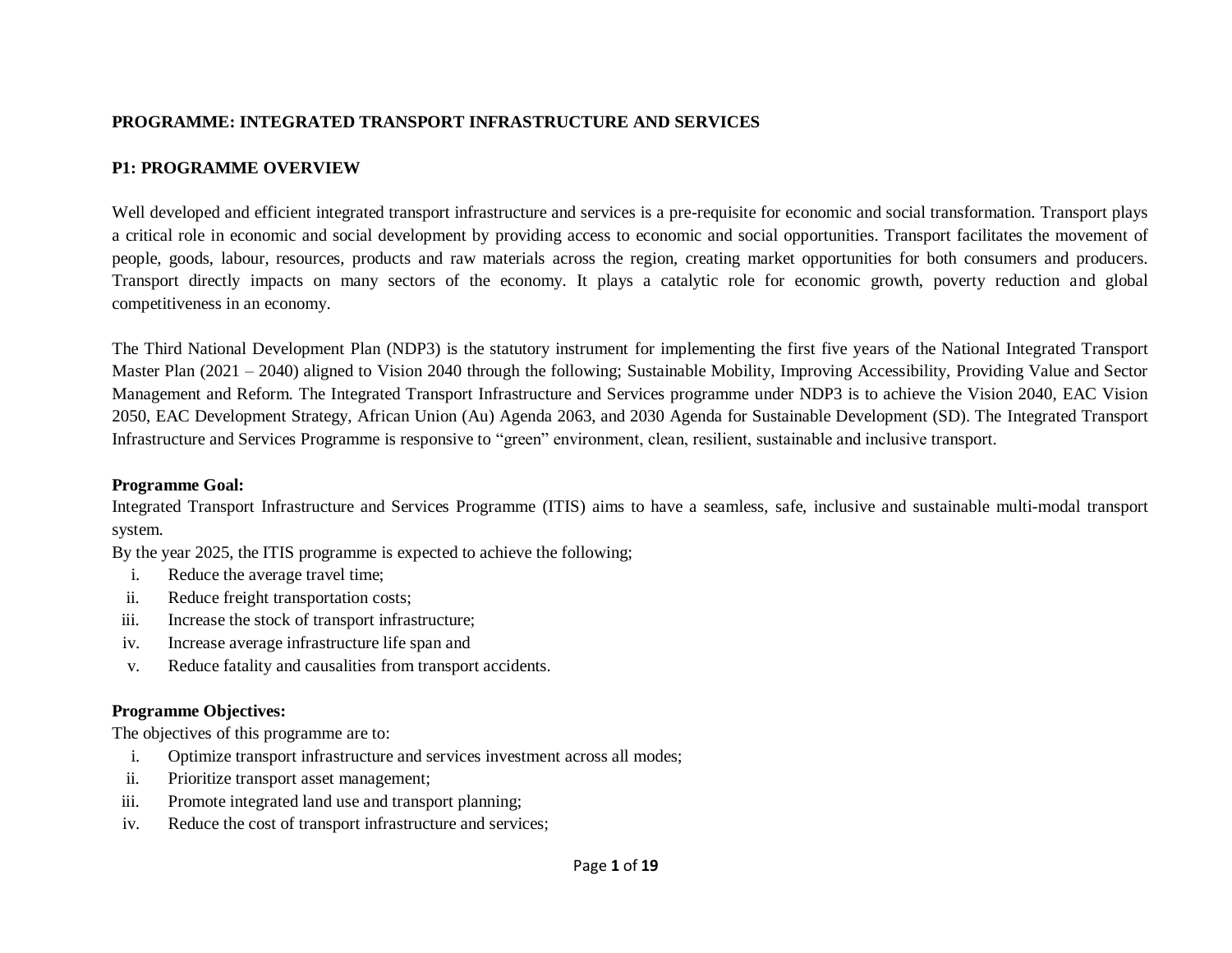- v. Strengthen, and harmonize policy, legal, regulatory, and institutional framework for infrastructure and services;
- vi. Transport interconnectivity to promote intraregional trade and reduce poverty.

# **Implementing Partners of the ITIS programme include;**

- i) **Administrative Coordinator**: OPM
- ii) **Leader/Coordinator**: PS/MoWT
- iii) **Co-leader**: PS/MoLG
- iv) **Lead implementing partners**; MoWT, UNRA, URC, UCAA and URF
- v) **Other implementing partners**; UNACOL,UBOS, MoLHUD, KCCA, MEMD, MoTWA, MoFPED, NPA, CSOs, PPDA, MoJCA, MoLG, MoICT, UEDCL, UETCL, PAU, MoLG, Development Partners, Parliament of Uganda, Uganda Police Force (Directorate of Traffic and Road Safety), Private Sector, MoGLSD and NBRB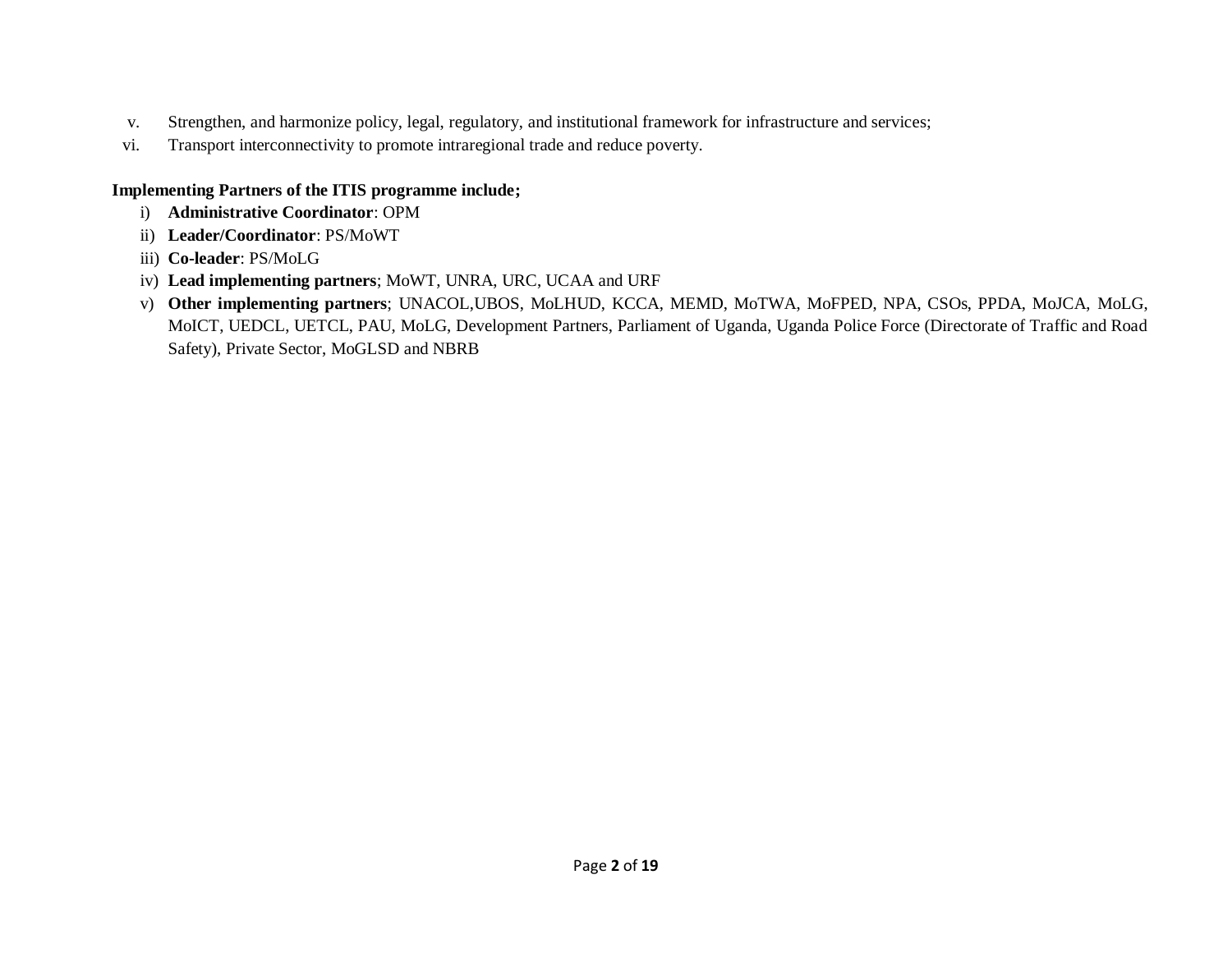# **Medium-Term Budget Allocations Table P1.1 Overview of Programme Expenditure (Ush Billion)**

|                    |                 | Approved Budge | <b>MTEF Budget Projections</b> |          |          |          |          |  |  |
|--------------------|-----------------|----------------|--------------------------------|----------|----------|----------|----------|--|--|
|                    |                 | 2020/21        | 2021/22                        | 2022/23  | 2023/24  | 2024/25  | 2025/26  |  |  |
|                    | <b>Wage</b>     | 85.94          | 85.94                          | 85.94    | 85.94    | 85.94    | 85.94    |  |  |
| Recurrent          | <b>Non-wage</b> | 643.75         | 618.75                         | 618.75   | 618.75   | 618.75   | 618.75   |  |  |
|                    | GoU             | 2,640.16       | 2,224.58                       | 2,224.58 | 2,224.58 | 2,224.58 | 2,224.58 |  |  |
| Devt.              | <b>Ext Fin.</b> | 2,504.96       | 3,039.53                       | 4,947.77 | 5,123.04 | 3,365.91 | 2,986.59 |  |  |
| <b>GoU</b> Total   |                 | 3,369.85       | 2,929.26                       | 2,929.26 | 2,929.27 | 2,929.27 | 2,929.27 |  |  |
| Total GoU+Ext Fin  |                 | 5,874.81       | 5,968.80                       | 7,877.04 | 8,052.31 | 6,295.18 | 5,915.86 |  |  |
| (MTEF)             |                 |                |                                |          |          |          |          |  |  |
| <b>Grand Total</b> |                 | 5,874.81       | 5,968.80                       | 7,877.04 | 8,052.31 | 6,295.18 | 5,915.86 |  |  |

#### **Programme Strategy and Linkage to the National Development Plan III**

Sustainable transport infrastructure and services play an important role in contributing to the rate of economic growth leading to improvement of the country's standard of living. Infrastructure is key to integration in global and domestic trade and market systems. Productivity in virtually every sector of the economy is affected by the quality and performance of the country's transportation, water, power supply and other types of infrastructure. Therefore, access to and efficiency of transport infrastructure and services is critical to Uganda's competitiveness and ability to harness its regional and globalization potential.

Integrated transport infrastructure and services Programme contributes to the NDPIII goal of increased household incomes and quality of life by harnessing growth opportunities in agriculture, tourism, oil and gas and minerals. This not only facilitates national and international integration, but also supports job creation, poverty alleviation, and inclusiveness. The programme strategy in NDP III is to Consolidate & increase stock and quality of Productive Infrastructure and this is one of the key objectives.

The expected outcomes of the programme include; improved accessibility to goods and services, reduced cost of transport infrastructure, improved national transport planning, longer service life if transport investments, improved safety of transport services, improved coordination, implementation and delivery of transport infrastructure and services; and increased access to regional and international markets.

## **Table P1.2 PROGRAMME OUTCOMES AND OUTCOME INDICATORS**

**Programme Outcome 1:** Improved accessibility to goods and services

**Programme Objectives contributed to by the Programme Outcome**

**1.** Optimize transport infrastructure and services investment across all modes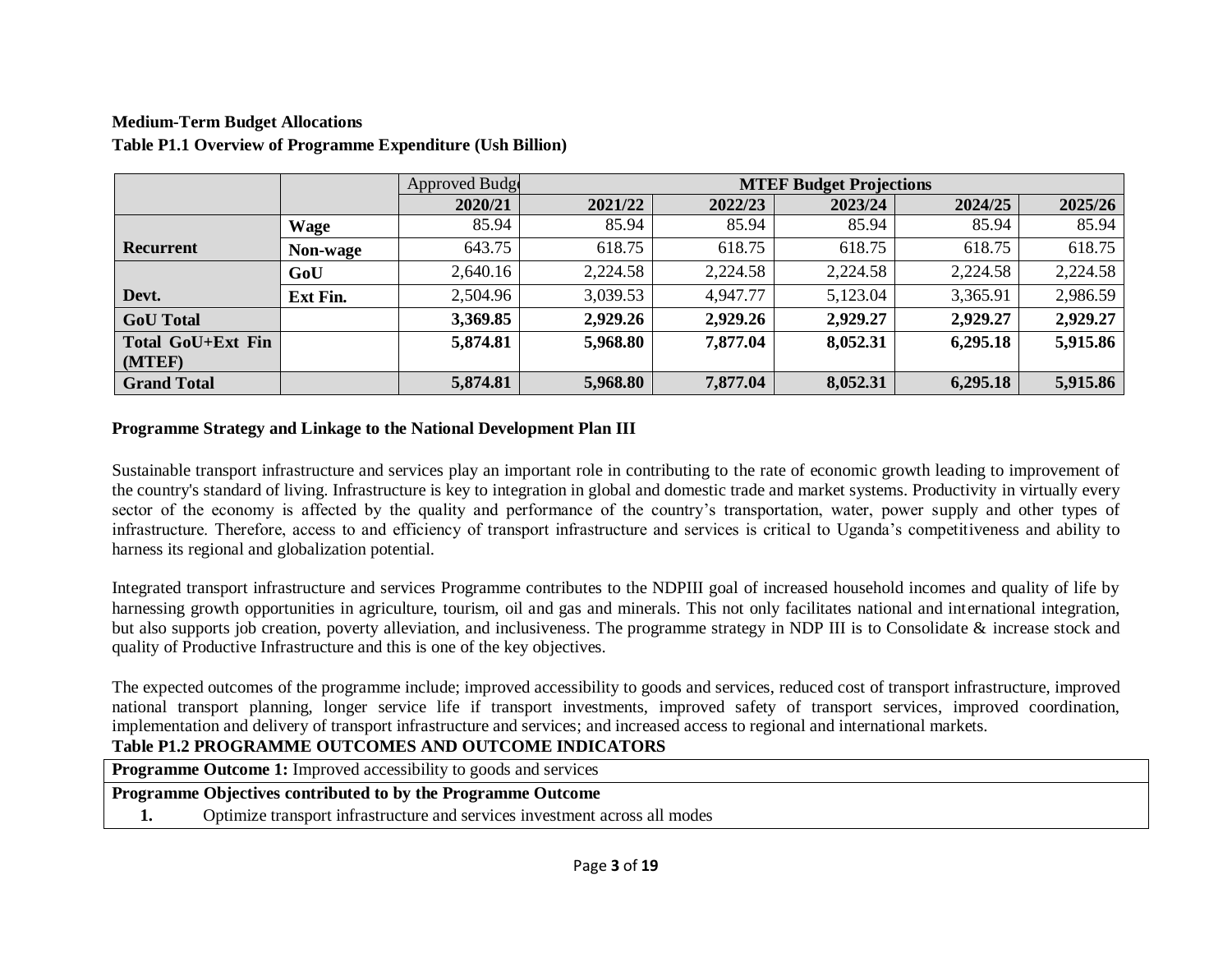| <b>Programme Outcome Indicators</b> |                                                               | <b>Performance Targets</b> |                 |         |         |         |         |                 |
|-------------------------------------|---------------------------------------------------------------|----------------------------|-----------------|---------|---------|---------|---------|-----------------|
|                                     |                                                               | <b>Base year</b>           | <b>Baseline</b> | 2021/22 | 2022/23 | 2023/24 | 2024/25 | 2025/26         |
|                                     | Reduce average travel time (min/km)                           |                            |                 |         |         |         |         |                 |
| Within GKMA                         |                                                               | 2018                       | 4.14            | 3.86    | 3.74    | 3.62    | 3.5     | 3.4             |
| Within other Cities                 |                                                               | 2020                       | 2.4             | 2.3     | 2.2     | 2.1     | 2.0     | 2.0             |
| National roads                      |                                                               | 2018                       | 1.13            | 1.0     | 1.0     | 1.5     | 1.0     | 1.0             |
| <b>District Roads</b>               |                                                               | 2018                       | 4.0             | 2.4     | 2.0     | 1.5     | 1.2     | 1.2             |
| in Hrs/km)                          | Inland water transport (Mwanza to Port Bell                   | 2018                       | 18Hrs           | 15.6Hrs | 14.4Hrs | 13.2Hrs | 12 Hrs  | 11.5 Hrs        |
| Passenger rail services             |                                                               | 2018                       | 0.75            | 0.65    | 0.60    | 0.55    | 0.5     | 0.5             |
| Freight rail                        | Mombasa - Kampala                                             | 2018                       | 19              | 15      | 13      | 13      | 10      | 10              |
| services (Days)                     | Southern route                                                | 2018                       | 20              | 19      | 17      | 15      | 15      | $\overline{13}$ |
| Freight transportation              | costs (per ton                                                |                            |                 |         |         |         |         |                 |
| per km)                             |                                                               |                            |                 |         |         |         |         |                 |
| Inland (on Road): Murrum (UGX)      |                                                               | 2018                       | 1,130           | 1,120   | 1,114   | 1,109   | 1,000   | 900             |
| Inland (on Road): tarmac            |                                                               | 2018                       | 802             | 681.2   | 620.8   | 560.4   | 500     | 500             |
| Inland (on Rail):                   | <b>USD</b>                                                    | 2018                       | 0.04            | 0.036   | 0.034   | 0.032   | 0.03    | 0.03            |
| Inland (on water): UGX              |                                                               | 2018                       | 500             | 420     | 380     | 340     | 300     | 300             |
|                                     | From coast to Kampala (on Road) - USD                         | 2018                       | 0.77            | 0.702   | 0.668   | 0.634   | 0.60    | 0.60            |
|                                     | From coast to Kampala (on Rail) (in USD):                     | 2018                       | 0.05            | 0.042   | 0.038   | 0.034   | 0.03    | 0.03            |
| water -USD                          | From coast (MW) to Kampala (PB) on                            | 2018                       | 0.06            | 0.052   | 0.048   | 0.044   | 0.04    | 0.04            |
| <b>Increase Stock of transport</b>  |                                                               |                            |                 |         |         |         |         |                 |
| infrastructure                      |                                                               |                            |                 |         |         |         |         |                 |
| Paved National Roads (km)           |                                                               | 2018                       | 4,971           | 6,500   | 7,000   | 7,500   | 8,000   | 8,000           |
| Paved urban roads (km)              |                                                               | 2018                       | 1,253           | 1,448   | 1,548   | 1,648   | 1,748   | 1,748           |
| Paved District roads (km)           |                                                               | 2019                       | 35,566          | 36,000  | 36,400  | 36,800  | 37,500  | 38,000          |
| Permanent way /railway road (Km)    |                                                               | 2018                       | 262             | 342     | 382     | 422     | 462     | 462             |
|                                     | Programme Outcome 2: Reduced cost of transport infrastructure |                            |                 |         |         |         |         |                 |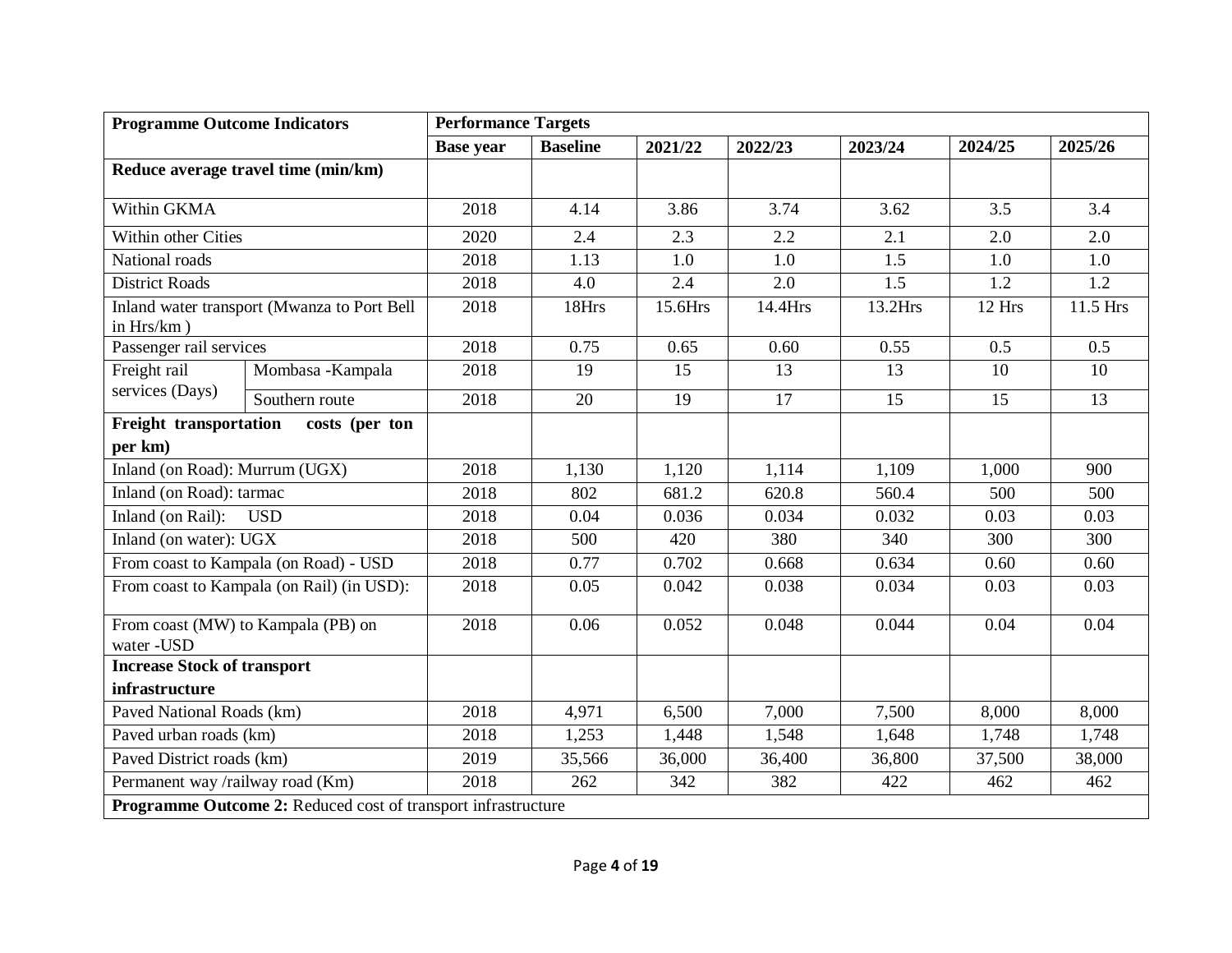| Programme Objectives contributed to by the Programme Outcome            |                            |                 |                |         |                |         |         |
|-------------------------------------------------------------------------|----------------------------|-----------------|----------------|---------|----------------|---------|---------|
| Reduce the cost of transport Infrastructure and Services                |                            |                 |                |         |                |         |         |
| <b>Programme Outcome Indicators</b>                                     | <b>Performance Targets</b> |                 |                |         |                |         |         |
|                                                                         |                            |                 |                |         |                |         |         |
|                                                                         | <b>Base year</b>           | <b>Baseline</b> | 2021/22        | 2022/23 | 2023/24        | 2024/25 | 2025/26 |
| Unit cost of building transport                                         |                            |                 |                |         |                |         |         |
| infrastructure, per Km                                                  |                            |                 |                |         |                |         |         |
| Upgrading roads to paved standard (Mn/per<br>Km)                        | 2018                       | 3.1             | 2.86           | 2.74    | 2.62           | 2.5     | 2.3     |
| Rehabilitation of paved roads (Mn/per Km)                               | 2018                       | 1.8             | 1.78           | 1.77    | 1.76           | 1.75    | 1.73    |
| Reconstruction of paved roads (Mn/per Km)                               | 2018                       | 2.1             | 2.0            | 1.98    | 1.93           | 1.9     | 1.85    |
| Average cost for construction of unpaved/<br>gravel road (in million)   | 2018                       | 40              | 36             | 34      | 32             | 30      | 28      |
| Rehabilitation of metre gauge rail<br>infrastructure (Bn/Km)            | 2018                       | 5               | 4.8            | 4.7     | 4.6            | 4.5     | 4.5     |
| Development of Aids to Navigation                                       | 2018                       | $\overline{0}$  | $\overline{2}$ | 3       | $\overline{4}$ | 5       | 5       |
| Development of search and rescue facilities<br>(USD) (take it to stock) | 2018                       | 200,000         | 192,000        | 188,000 | 184,000        | 180,000 | 180,000 |
| <b>Programme Outcome 3:</b> Improved National transport planning        |                            |                 |                |         |                |         |         |
| Programme Objectives contributed to by the Programme Outcome            |                            |                 |                |         |                |         |         |
| Promote integrated land use and transport planning                      |                            |                 |                |         |                |         |         |
| <b>Programme Outcome Indicators</b>                                     | <b>Performance Targets</b> |                 |                |         |                |         |         |
|                                                                         | <b>Base year</b>           | <b>Baseline</b> | 2021/22        | 2022/23 | 2023/24        | 2024/25 | 2025/26 |
| % Actual progress vs. planned implementation<br>of the NDP III          |                            | N/A             | 40%            | 60%     | 80%            | 100%    | 100%    |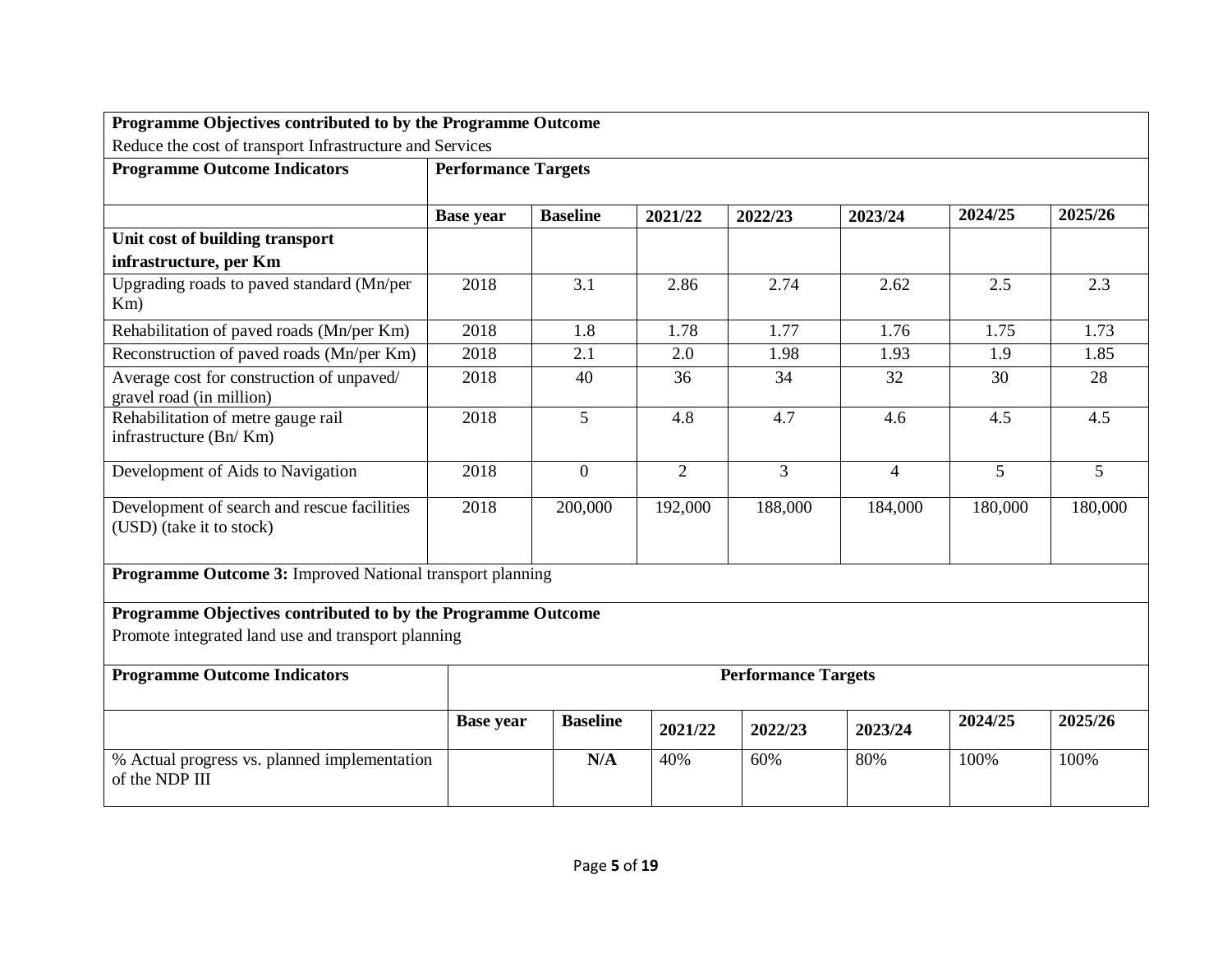**Programme Outcome 4:** Long service life of transport investment

# **Programme Objectives contributed to by the Programme Outcome**

Prioritize Transport asset management

| <b>Programme Outcome Indicators</b>       | <b>Performance Targets</b> |                             |                |                |         |         |         |
|-------------------------------------------|----------------------------|-----------------------------|----------------|----------------|---------|---------|---------|
|                                           | <b>Base year</b>           | <b>Baseline</b>             | 2021/22        | 2022/23        | 2023/24 | 2024/25 | 2025/26 |
| Average infrastructure life span          |                            |                             |                |                |         |         |         |
| Tarmac roads (years)                      | 2018                       | 18                          | 20             | 20             | 20      | 20      | 20      |
| First class murram (years)                | 2018                       | $\mathcal{D}_{\mathcal{L}}$ | $\overline{c}$ | $\overline{2}$ | ◠       | ⌒       | ◠       |
| Railway Infrastructure (Major structures) | 2018                       | 100                         | 100            | 100            | 100     | 100     | 100     |
| Railway Infrastructure (Other structures) | 2018                       | 50                          | 50             | 50             | 50      | 50      | 50      |
| Inland water Infrastructure               | 2018                       | 50                          | 50             | 50             | 50      | 50      | 50      |

# **Programme Outcome 5:**

1. Improved safety of transport services

2. Improved coordination and implementation of Transport Infrastructure and Services

### **Programme Objectives contributed to by the Programme Outcome**

Strengthen, and harmonize policy, legal, regulatory, and institutional framework for infrastructure and services

| <b>Programme Outcome Indicators</b>             | <b>Performance Targets</b> |                 |         |         |         |         |         |
|-------------------------------------------------|----------------------------|-----------------|---------|---------|---------|---------|---------|
|                                                 | <b>Base year</b>           | <b>Baseline</b> | 2021/22 | 2022/23 | 2023/24 | 2024/25 | 2025/26 |
| Fatality per 100,000 persons on road transport  | 2018                       | 3,500           | 3,100   | 2,900   | 2,700   | 2,600   | 2,500   |
| Serious Injuries on road transport              | 2018                       | 10,420          | 6,220   | 4,120   | 2,020   | 1,700   | 1,300   |
| Fatality per 100,000 persons on water transport | 2018                       | 160             | 116     | 94      | 72      | 50      | 40      |
| Fatality per 100,000 persons on rail transport  | 2018                       |                 |         |         |         |         |         |
| % of LGs in compliance to road standards        | 2018                       | 70              | 100     | 100     | 100     | 100     | 120     |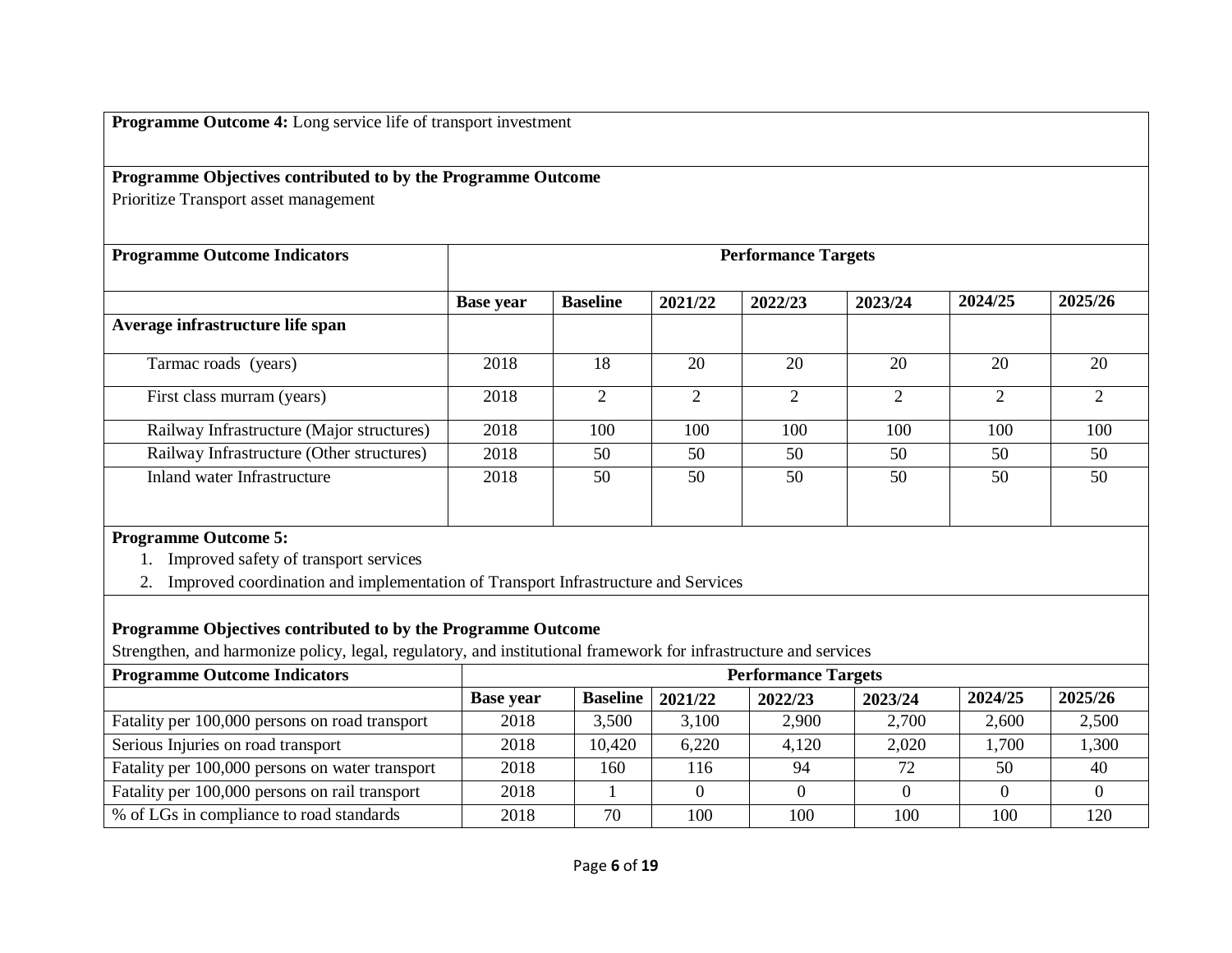| <b>Programme Outcome 6:</b>                                                                       |             |                  |                 |         |                            |                               |         |         |  |  |  |
|---------------------------------------------------------------------------------------------------|-------------|------------------|-----------------|---------|----------------------------|-------------------------------|---------|---------|--|--|--|
| Increased access to regional and international markets                                            |             |                  |                 |         |                            |                               |         |         |  |  |  |
| Programme Objectives contributed to by the Programme Outcome                                      |             |                  |                 |         |                            |                               |         |         |  |  |  |
| Increase transport interconnectivity to promote inter and intra-regional trade and reduce poverty |             |                  |                 |         |                            |                               |         |         |  |  |  |
| <b>Programme Outcome Indicators</b>                                                               |             |                  |                 |         | <b>Performance Targets</b> |                               |         |         |  |  |  |
|                                                                                                   |             | <b>Base year</b> | <b>Baseline</b> | 2021/22 | 2022/23                    | 2024/25<br>2025/26<br>2023/24 |         |         |  |  |  |
| Ratio of Exports to GDP $(\%)$ - Trade $\&$                                                       |             | 2018             | 12.7            | 14.16   | 15.62                      | 17.08<br>18.54<br>20          |         |         |  |  |  |
| <b>MoFPED</b>                                                                                     |             |                  |                 |         |                            |                               |         |         |  |  |  |
| Value of exports to                                                                               | Congo       | 2018             | 474,126         | 480,000 | 485,000                    | 495,000                       | 500,000 | 510,000 |  |  |  |
| the region (Thousand<br>USD)                                                                      | Kenya       | 2018             | 730,103         | 800,000 | 810,000                    | 825,100                       | 835,000 | 840,000 |  |  |  |
|                                                                                                   | Rwanda      | 2018             | 261,102         | 261,102 | 277,000                    | 280,000                       | 285,000 | 290,000 |  |  |  |
|                                                                                                   | South Sudan | 2018             | 55,402          | 352,100 | 370,000                    | 380,000                       | 385,000 | 390,000 |  |  |  |
|                                                                                                   | Tanzania    | 2018             | 93,204          | 132,500 | 152,400                    | 171,000                       | 180,000 | 200,000 |  |  |  |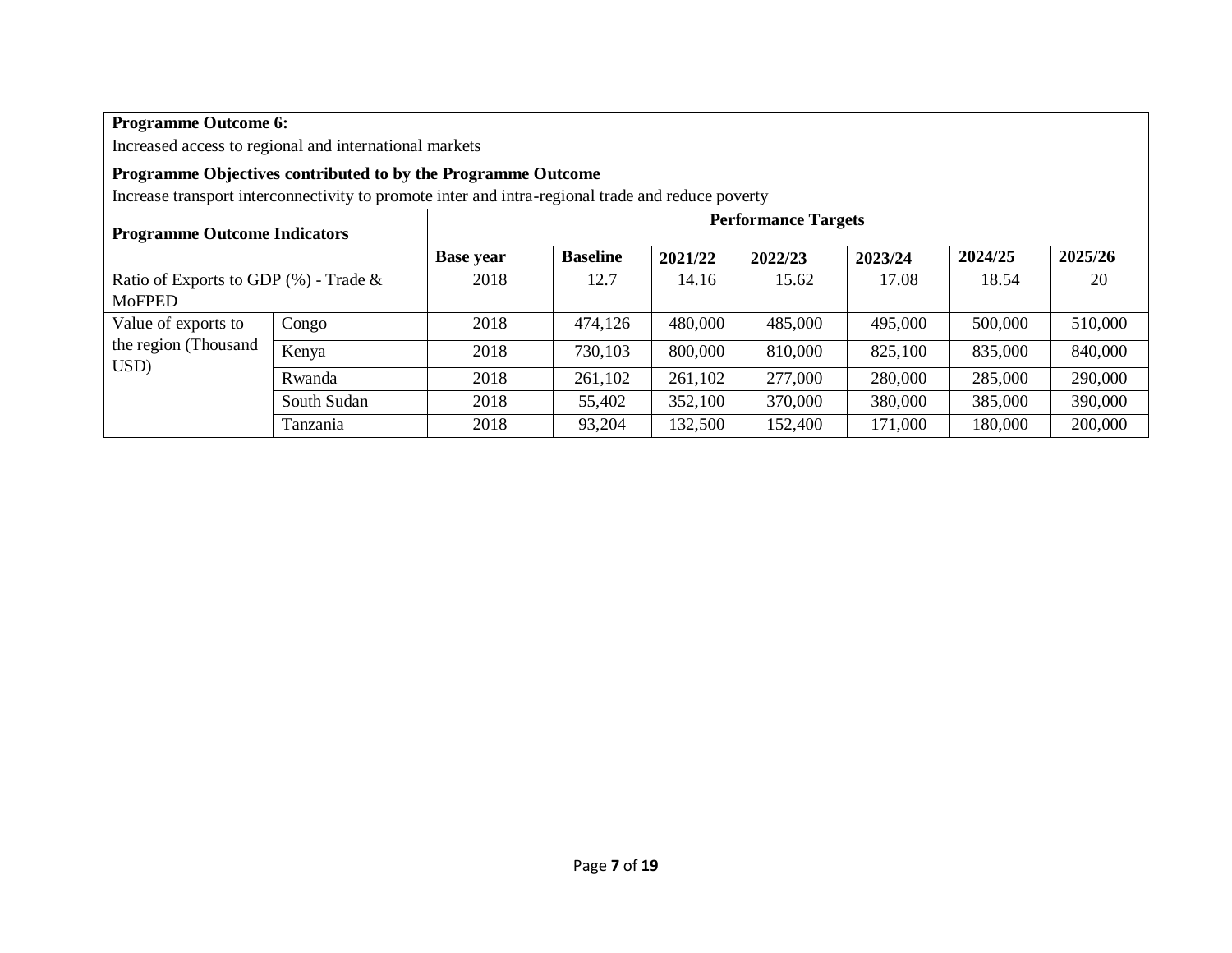### **P2: INTERMEDIATE OUTCOMES, OUTCOME INDICATORS AND PROPOSED BUDGET ALLOCATIONS ALIGNED TO THE NDP III**

This section provides the intermediate outcomes and outcome indicators for the proposed interventions in the Budget Framework Paper for FY 2021/2022.

#### **Table P2.1: Intermediate Outcomes and Outcome Indicators Aligned to the NDP**

| Vote 016: Ministry of Works and Transport                                                                           |                                                                                            |       |          |          |          |      |                |
|---------------------------------------------------------------------------------------------------------------------|--------------------------------------------------------------------------------------------|-------|----------|----------|----------|------|----------------|
| <b>Sub Programme: Transport Regulation</b>                                                                          |                                                                                            |       |          |          |          |      |                |
| <b>Sub Programme Objectives:</b>                                                                                    |                                                                                            |       |          |          |          |      |                |
| 1. Strengthen, and harmonize policy, legal, regulatory, and institutional framework for infrastructure and services |                                                                                            |       |          |          |          |      |                |
| Intermediate Outcome: Reduced fatality and causality per mode of transport                                          |                                                                                            |       |          |          |          |      |                |
| Programme Outcomes contributed to by the Intermediate Outcome                                                       |                                                                                            |       |          |          |          |      |                |
| 1. Improved safety of transport services                                                                            |                                                                                            |       |          |          |          |      |                |
| 2. Improved coordination and implementation of infrastructure and services                                          |                                                                                            |       |          |          |          |      |                |
| 3. Improved compliance in the construction industry                                                                 |                                                                                            |       |          |          |          |      |                |
| <b>Intermediate Outcome Indicators</b><br><b>Performance Targets</b>                                                |                                                                                            |       |          |          |          |      |                |
|                                                                                                                     | <b>Baseline</b><br>2021/22<br>2023/24<br>2024/25<br>2025/26<br>2022/23<br><b>Base year</b> |       |          |          |          |      |                |
| Fatality per 100,000 persons on road transport                                                                      | 2018                                                                                       | 3,500 | 3,100    | 2900     | 2700     | 2600 | 2500           |
| Fatality per 100,000 persons on water transport                                                                     | 2018                                                                                       | 160   | 116      | 94       | 72       | 50   | 40             |
| Fatality per 100,000 persons on rail transport                                                                      | 2018                                                                                       | 0     | $\Omega$ | $\Omega$ | $\Omega$ | 0    | $\overline{0}$ |
| % of LGs in compliance to road standards                                                                            |                                                                                            |       | 60%      | 65%      | 70%      | 75%  | 80%            |
| Sub Programme: Transport Infrastructure & Services Development                                                      |                                                                                            |       |          |          |          |      |                |
| <b>Sub Programme Objectives:</b>                                                                                    |                                                                                            |       |          |          |          |      |                |
| 1. Optimize transport infrastructure and services investment across all modes;                                      |                                                                                            |       |          |          |          |      |                |
| <b>Intermediate Outcome:</b>                                                                                        |                                                                                            |       |          |          |          |      |                |
| Reduce average travel time;                                                                                         |                                                                                            |       |          |          |          |      |                |
| Reduce freight transportation costs;                                                                                |                                                                                            |       |          |          |          |      |                |
| Increase stock of transport infrastructure;<br>3.                                                                   |                                                                                            |       |          |          |          |      |                |
| Programme Outcomes contributed to by the Intermediate Outcome                                                       |                                                                                            |       |          |          |          |      |                |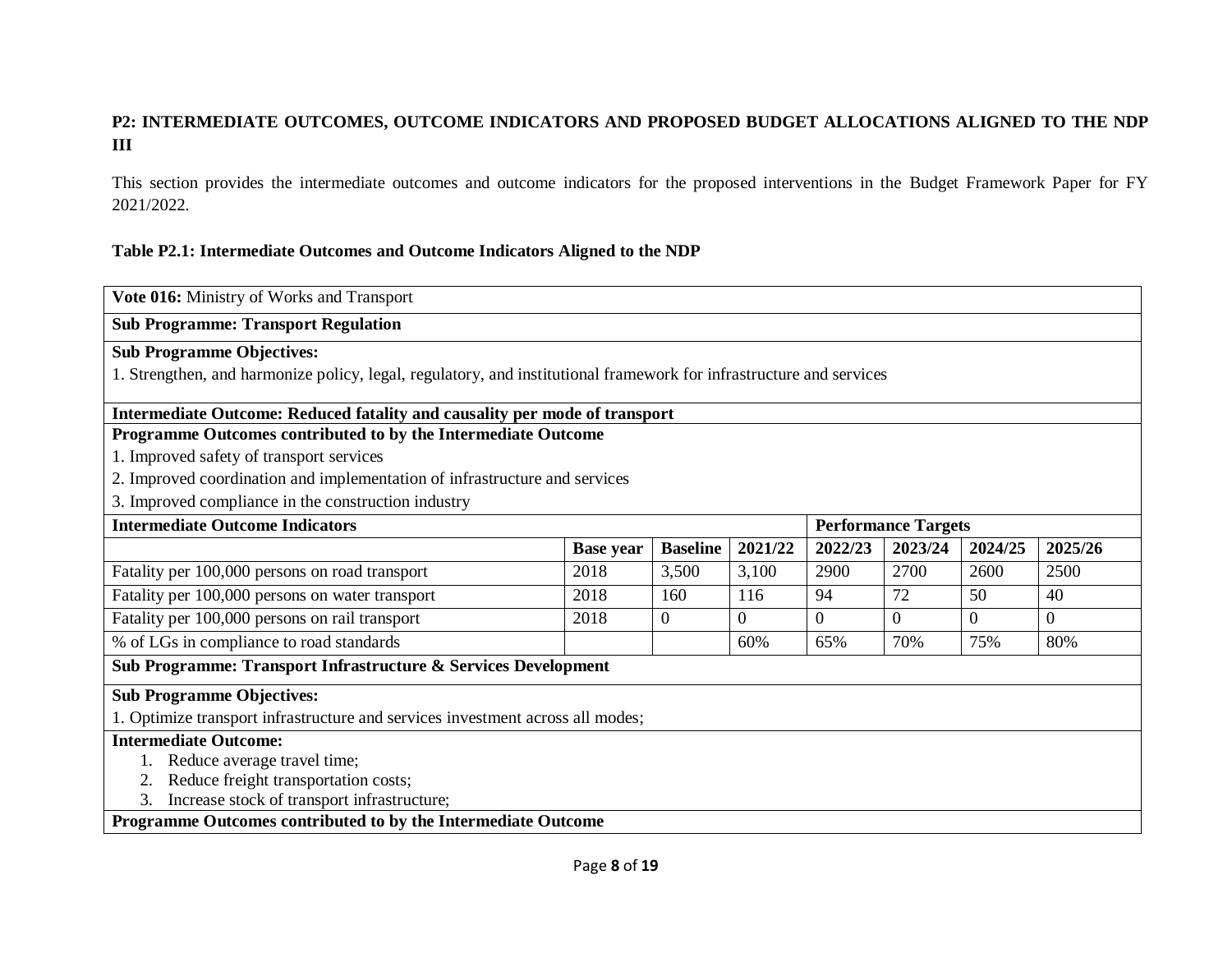|  | 1. Improved accessibility to goods and services; |  |  |
|--|--------------------------------------------------|--|--|
|  |                                                  |  |  |

2. Reduced cost of transport infrastructure;

3. Increase stock of transport infrastructure

| <b>Intermediate Outcome Indicators</b>                                                                               |                  |                 |         | <b>Performance Targets</b> |                            |         |         |  |
|----------------------------------------------------------------------------------------------------------------------|------------------|-----------------|---------|----------------------------|----------------------------|---------|---------|--|
|                                                                                                                      | <b>Base year</b> | <b>Baseline</b> | 2021/22 | 2022/23                    | 2023/24                    | 2024/25 | 2025/26 |  |
| Average travel time within other Cities (min/km)                                                                     | 2018             | N/A             | 2.3     | 2.2                        | 2.1                        | 2.0     | 1.8     |  |
| Average travel time on district Roads (min/km)                                                                       | 2018             | 4.0             | 2.4     | 2.0                        | 1.5                        | 1.2     | 1.0     |  |
| Average travel time on inland water transport (MW to PB in                                                           | 2018             | 18              | 15.6    | 14.4                       | 13.2                       | 12      | 10      |  |
| Hrs.)                                                                                                                |                  |                 |         |                            |                            |         |         |  |
| Average travel time on passenger rail services                                                                       | 2018             | 0.75            | 0.65    | 0.60                       | 0.55                       | 0.5     | 0.4     |  |
| Average travel time freight rail services Mombasa -K'la(days)                                                        | 2018             | 19              | 15      | 13                         | 13                         | 10      | 10      |  |
| Unit cost of building transport infrastructure - Rehabilitation                                                      | 2018             | 5               | 4.8     | 4.7                        | 4.6                        | 4.5     | 4.4     |  |
| of metre gauge rail infrastructure (Bn/Km)                                                                           |                  |                 |         |                            |                            |         |         |  |
| Unit cost of building transport infrastructure - Establishment                                                       | 2018             | 200,000         | 192,000 | 188,000                    | 184,000                    | 180,000 | 174,000 |  |
| of search and rescue facilities (USD)                                                                                |                  |                 |         |                            |                            |         |         |  |
| Stock of transport infrastructure - Permanent way /railway                                                           | 2018             | 262             | 342     | 382                        | 422                        | 462     | 500     |  |
| road (Km)                                                                                                            |                  |                 |         |                            |                            |         |         |  |
| <b>Sub Programme: Institutional Coordination</b>                                                                     |                  |                 |         |                            |                            |         |         |  |
|                                                                                                                      |                  |                 |         |                            |                            |         |         |  |
| <b>Sub Programme Objectives:</b>                                                                                     |                  |                 |         |                            |                            |         |         |  |
| 1. Strengthen, and harmonize policy, legal, regulatory, and institutional framework for infrastructure and services; |                  |                 |         |                            |                            |         |         |  |
| Intermediate Outcome: Improved coordination, implementation and delivery of infrastructure and services              |                  |                 |         |                            |                            |         |         |  |
| Programme Outcomes contributed to by the Intermediate Outcome                                                        |                  |                 |         |                            |                            |         |         |  |
| 1. Improved coordination, implementation and delivery of transport infrastructure and services                       |                  |                 |         |                            |                            |         |         |  |
| <b>Intermediate Outcome Indicators</b>                                                                               |                  |                 |         |                            | <b>Performance Targets</b> |         |         |  |

|                                                           | <b>Base year</b> | <b>Baseline</b>   2021/22 |     | 2022/23 | 2023/24 | 2024/25 | 2025/26 |
|-----------------------------------------------------------|------------------|---------------------------|-----|---------|---------|---------|---------|
| Level of achievement of program objectives                |                  |                           | 50% | 60%     | 80%     | 85%     | 90%     |
| % ge of actual progress vs. planned implementation of the | 2018             | U                         | 10% | 30%     | 50%     | 75%     | 100%    |
| programme                                                 |                  |                           |     |         |         |         |         |
| <b>Sub Programme: Transport Asset Management</b>          |                  |                           |     |         |         |         |         |
|                                                           |                  |                           |     |         |         |         |         |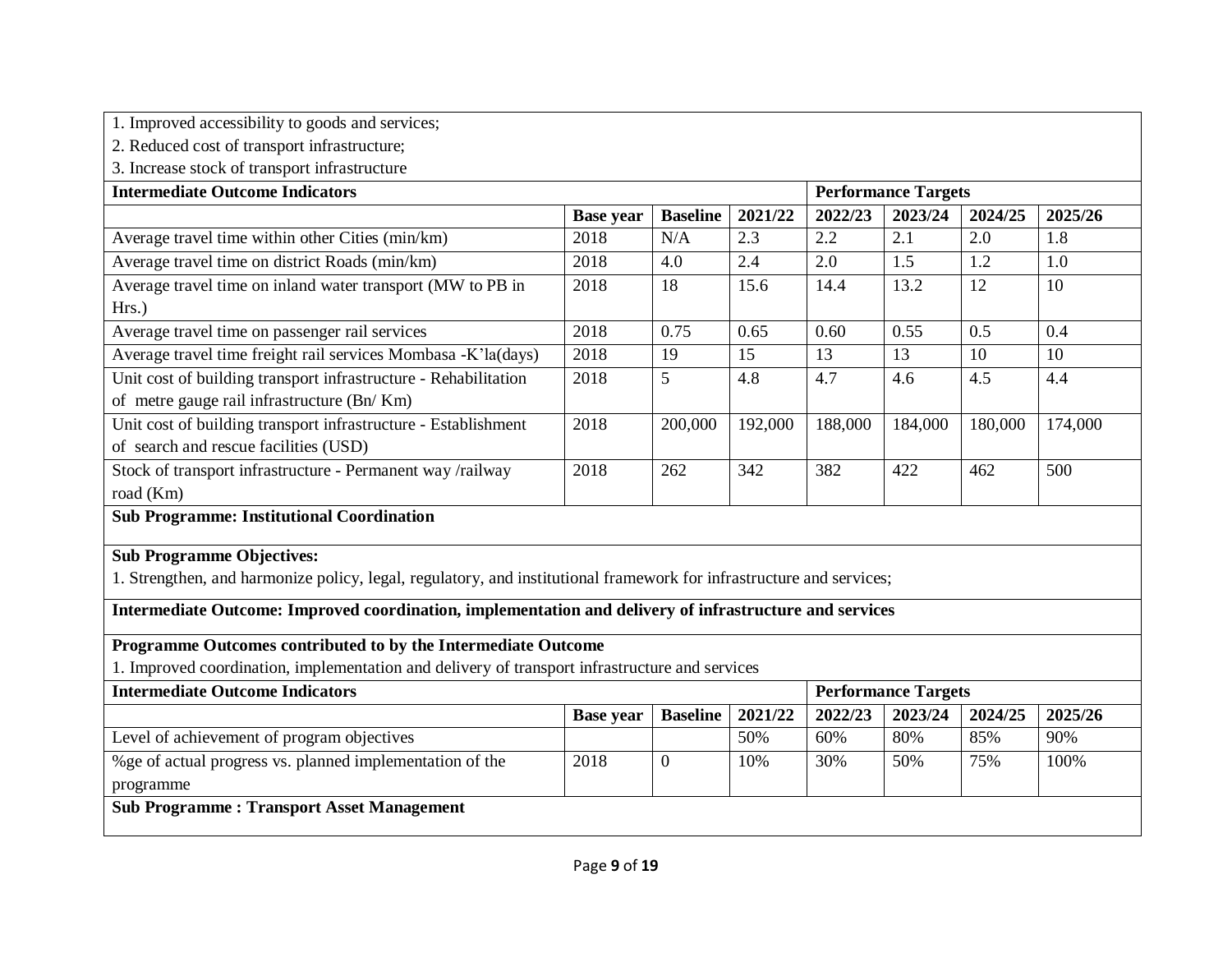| <b>Sub Programme Objectives:</b>                                   |                  |                 |         |         |                            |         |         |
|--------------------------------------------------------------------|------------------|-----------------|---------|---------|----------------------------|---------|---------|
| 1. Reduce the cost of transport infrastructure and services        |                  |                 |         |         |                            |         |         |
| <b>Intermediate Outcome:</b>                                       |                  |                 |         |         |                            |         |         |
| 1. Reduce unit cost of transport infrastructure and services       |                  |                 |         |         |                            |         |         |
| 2. Increase average infrastructure life span                       |                  |                 |         |         |                            |         |         |
| Programme Outcomes contributed to by the Intermediate Outcome      |                  |                 |         |         |                            |         |         |
| Reduced cost of transport infrastructure<br>1.                     |                  |                 |         |         |                            |         |         |
| Improved accessibility to goods and services<br>2.                 |                  |                 |         |         |                            |         |         |
| Longer Service life of Transport Investment<br>3.                  |                  |                 |         |         |                            |         |         |
| <b>Intermediate Outcome Indicators</b>                             |                  |                 |         |         | <b>Performance Targets</b> |         |         |
|                                                                    | <b>Base year</b> | <b>Baseline</b> | 2021/22 | 2022/23 | 2023/24                    | 2024/25 | 2025/26 |
| Unit cost of building transport infrastructure, Upgrading roads to | 2018             | 3.1             | 2.86    | 2.74    | 2.62                       | 2.5     | 2.4     |
| paved standard (Bn/per Km)                                         |                  |                 |         |         |                            |         |         |
| Unit cost of building transport infrastructure, Rehabilitation/    | 2018             | 1.8             | 1.78    | 1.77    | 1.76                       | 1.75    | 1.73    |
| reconstruction of paved roads (Bn/per Km)                          |                  |                 |         |         |                            |         |         |
| Unit cost of building transport infrastructure, Average cost for   | 2018             | 40              | 36      | 34      | 32                         | 30      | 28      |
| construction of unpaved/ gravel road (in mn)                       |                  |                 |         |         |                            |         |         |
| % ge of district equipment in good working condition               | 2018             | 90%             | 70%     | 65%     | 70%                        | 80%     | 75%     |
| <b>Sub Programme: Land Use and Transport Planning</b>              |                  |                 |         |         |                            |         |         |
|                                                                    |                  |                 |         |         |                            |         |         |
| <b>Sub Programme Objectives:</b>                                   |                  |                 |         |         |                            |         |         |
| 1. Promote integrated land use and transport planning;             |                  |                 |         |         |                            |         |         |
| <b>Intermediate Outcome:</b>                                       |                  |                 |         |         |                            |         |         |
| 1. Integrated land use and transport planning                      |                  |                 |         |         |                            |         |         |
| Programme Outcomes contributed to by the Intermediate Outcome      |                  |                 |         |         |                            |         |         |
| 1. Improved transport planning                                     |                  |                 |         |         |                            |         |         |
| <b>Intermediate Outcome Indicators</b>                             |                  |                 |         |         | <b>Performance Targets</b> |         |         |
|                                                                    | <b>Base year</b> | <b>Baseline</b> | 2021/22 | 2022/23 | 2023/24                    | 2024/25 | 2025/26 |
| Level of implementation of the NITMP                               | 2018             | N/A             | 0%      | 5%      | 10%                        | 15%     | 20%     |

| Vote<br>Authority<br>National<br>lganda.<br>Roads |
|---------------------------------------------------|
|---------------------------------------------------|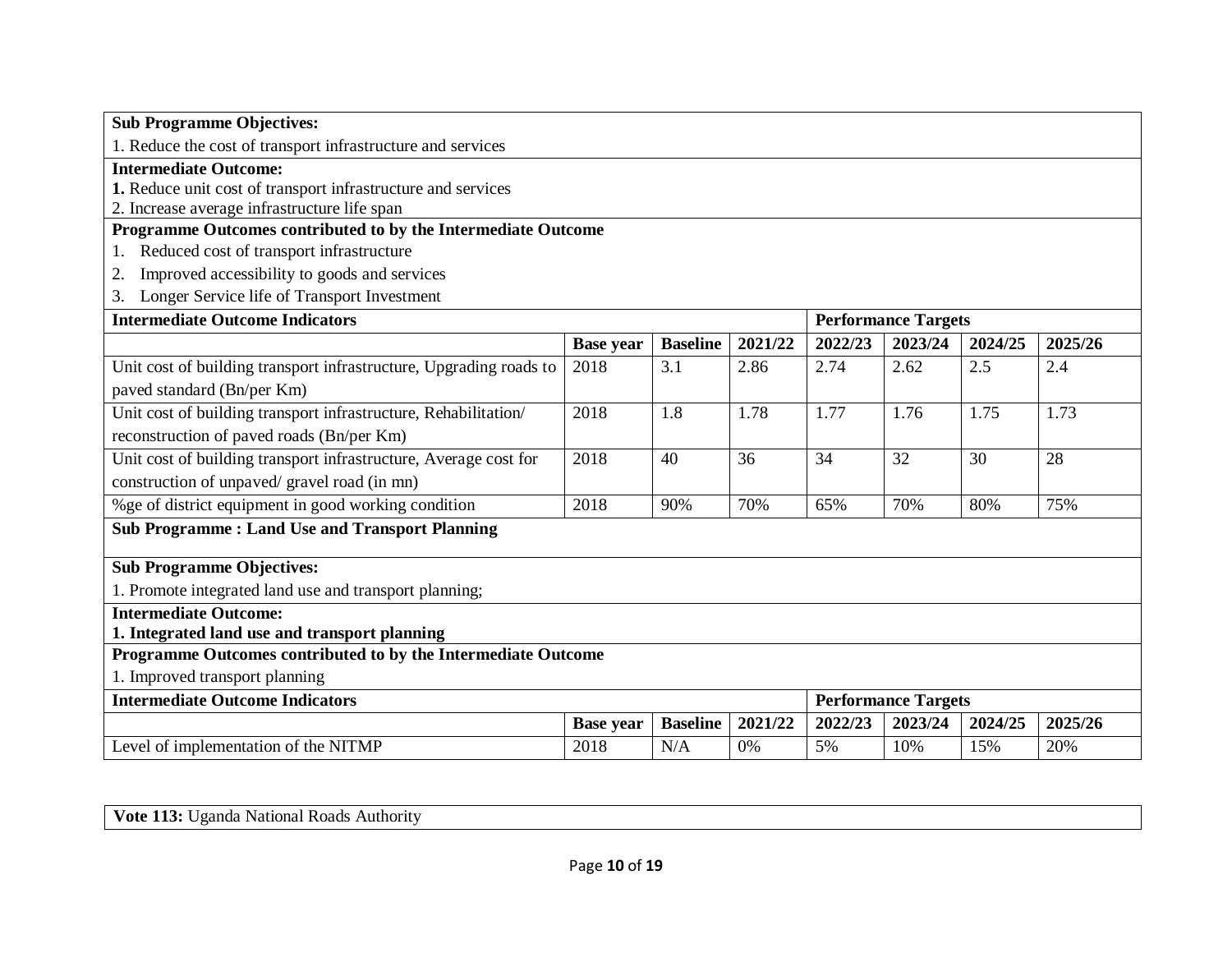# **Sub-programme: Transport Infrastructure & Services Development**

**Sub-Programme Objectives**

1. Optimize transport infrastructure and services investment across all modes

**Intermediate Outcome:** Increase stock of transport infrastructure

| <b>Intermediate Outcome Indicators</b>           |                  | <b>Performance Targets</b> |         |         |         |            |         |  |  |
|--------------------------------------------------|------------------|----------------------------|---------|---------|---------|------------|---------|--|--|
|                                                  | <b>Base Year</b> | <b>Baseline</b>            | 2021/22 | 2022/23 | 2023/24 | 2024/25    | 2025/26 |  |  |
| Percentage of paved roads to total National road | 2019/20          | 26                         | 28      | 30      | 33      | 35         | 38      |  |  |
| network                                          |                  |                            |         |         |         |            |         |  |  |
| Paved National Roads (km)                        | 2019/20          | 5,398                      | 5.798   | 6,398   | 6,898   | 7,398      | 7,898   |  |  |
| No. of ferries                                   | 2019/20          | 10                         | 11      | 13      | 15      | 16         | 18      |  |  |
| kms of National Roads Network<br>No. of          | 2019/20          | 4.5                        | 60      | 60      | 200     | <b>200</b> | 200     |  |  |
| maintained Periodic Payed                        |                  |                            |         |         |         |            |         |  |  |
| kms of National Roads Network<br>No. of          | 2019/20          | 15                         | 650     | 650     | 300     | 300        | 300     |  |  |
| maintained Periodic un Paved                     |                  |                            |         |         |         |            |         |  |  |

| Vote 118: Uganda Road Fund                                     |                                        |                 |         |         |         |         |         |  |
|----------------------------------------------------------------|----------------------------------------|-----------------|---------|---------|---------|---------|---------|--|
| <b>Sub-programme: Transport Asset Management</b>               |                                        |                 |         |         |         |         |         |  |
| <b>Sub-Programme Objectives</b>                                |                                        |                 |         |         |         |         |         |  |
| 1.                                                             | Prioritize transport asset management; |                 |         |         |         |         |         |  |
| Reduce the cost of transport infrastructure and services<br>2. |                                        |                 |         |         |         |         |         |  |
| Intermediate Outcome: Reduce average travel time               |                                        |                 |         |         |         |         |         |  |
|                                                                |                                        |                 |         |         |         |         |         |  |
| <b>Intermediate Outcome Indicators</b>                         | <b>Performance Targets</b>             |                 |         |         |         |         |         |  |
|                                                                | <b>Base Year</b>                       | <b>Baseline</b> | 2021/22 | 2022/23 | 2023/24 | 2024/25 | 2025/26 |  |
| Average travel time (min/km)                                   | 2020/21                                | 1.0             | 1.0     | 1.0     | 1.0     | 1.0     | 1.0     |  |

| Vote 122: Kampala Capital City Authority         |
|--------------------------------------------------|
| <b>Sub-programme: Transport Asset Management</b> |
| <b>Sub-Programme Objectives</b>                  |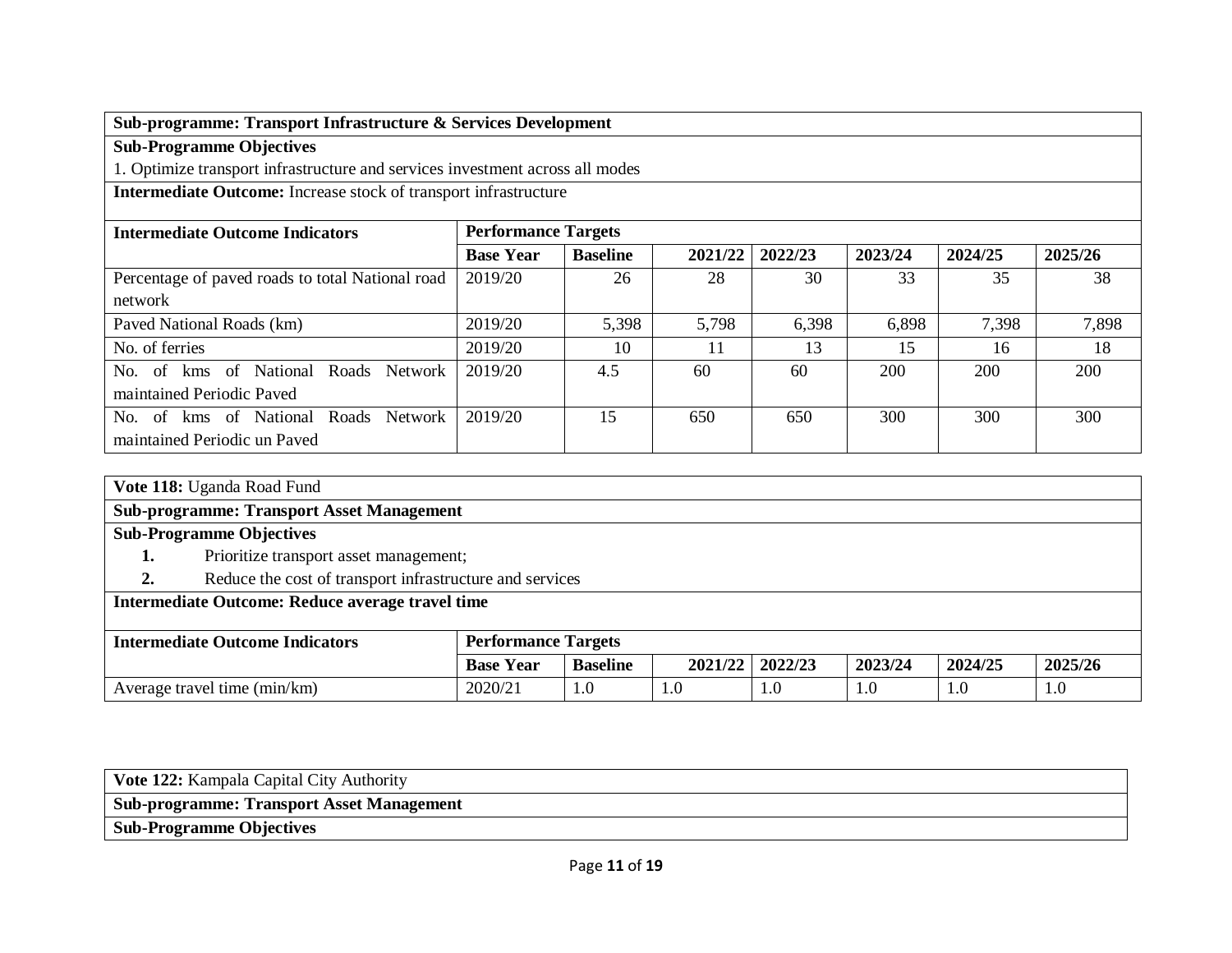### 1. Increase average infrastructure life span and improve the connectivity in the City as well as security

### **Intermediate Outcome:**

|                                              | <b>Performance Targets</b> |                 |      |                   |         |         |         |  |
|----------------------------------------------|----------------------------|-----------------|------|-------------------|---------|---------|---------|--|
| <b>Intermediate Outcome Indicators</b>       | <b>Base Year</b>           | <b>Baseline</b> |      | 2021/22   2022/23 | 2023/24 | 2024/25 | 2025/26 |  |
| Upgrading roads to paved standard (Mn/per Km | 2019                       | 7.45            | 3.94 |                   |         |         |         |  |
| Rehabilitation/reconstruction of paved roads | 2019                       |                 | 5.82 | $\sigma$          |         |         |         |  |
| (Mn/per Km)                                  |                            |                 |      |                   |         |         |         |  |

**Vote 500**: Local Government

**Sub-programme: Transport Asset Management**

### **Sub-Programme Objectives**

1. Reduce the cost of transport infrastructure and services. To ensure that District and Urban council roads are rehabilitated to a fair condition and routinely maintained in order to increase agricultural production and house hold incomes in the rural areas and facilitate trade and industrial production in the urban areas

#### **Intermediate Outcome: Increase average infrastructure life span**

| <b>Intermediate Outcome Indicators</b>       | <b>Performance Targets</b> |                 |         |         |         |         |         |  |
|----------------------------------------------|----------------------------|-----------------|---------|---------|---------|---------|---------|--|
|                                              | <b>Base Year</b>           | <b>Baseline</b> | 2021/22 | 2022/23 | 2023/24 | 2024/25 | 2025/26 |  |
| <b>Travel Speed</b>                          | 2020                       | 10km/h          | 18km/h  | 26km/h  | 32km/h  | 42km/h  | 50km/h  |  |
| Percentage of District Roads in Fair to Good | 2020                       | 60%             | 62%     | 64%     | 66%     | 68%     | 70%     |  |
| Condition                                    |                            |                 |         |         |         |         |         |  |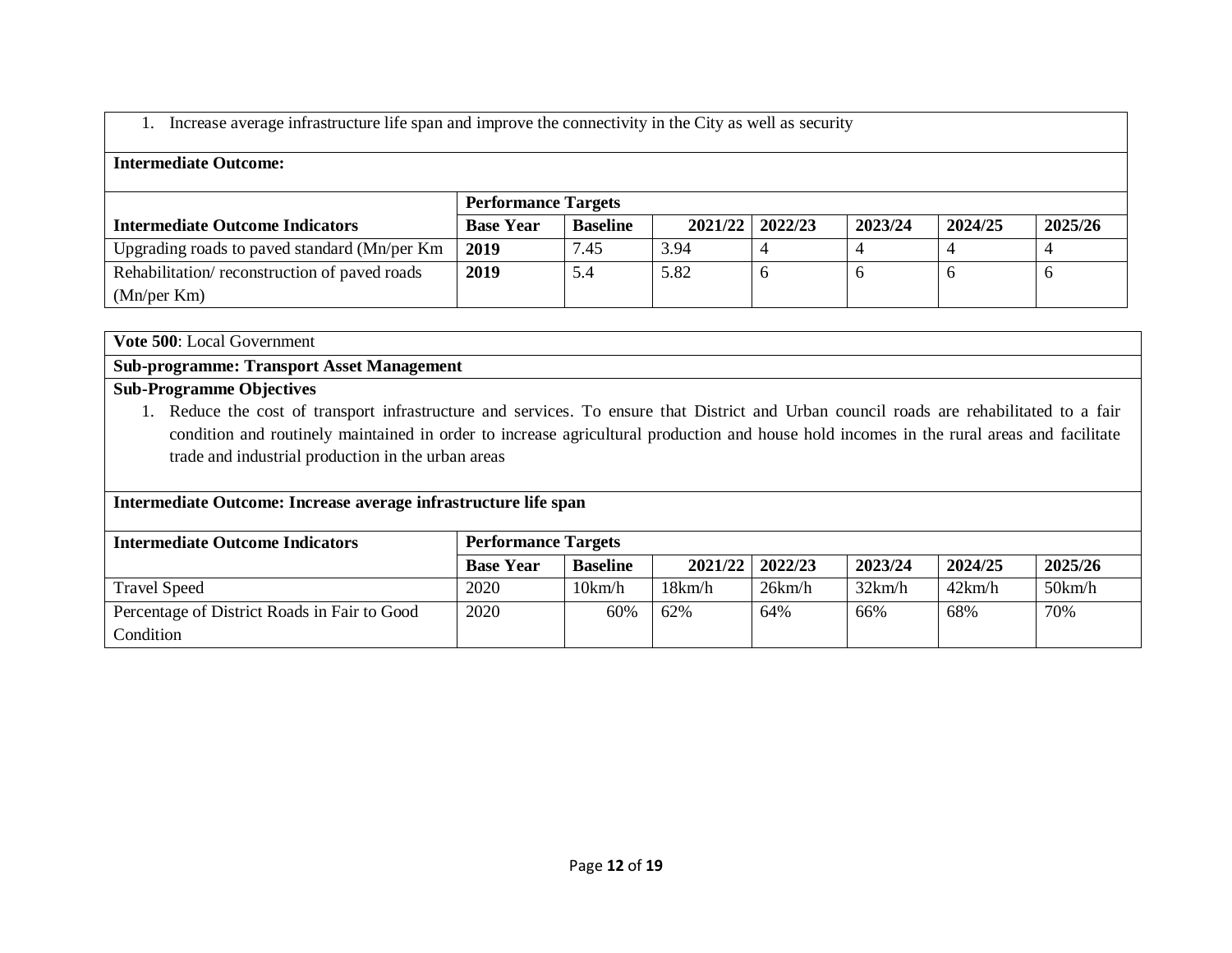# **Table P2.2: Medium Term Projections by Sub-Programme**

| <b>Billion Uganda Shillings</b>                             |                                             | <b>Medium Term Projections</b>               |          |          |          |          |  |  |  |
|-------------------------------------------------------------|---------------------------------------------|----------------------------------------------|----------|----------|----------|----------|--|--|--|
| <b>Sub-Programme Service</b>                                | <b>Approved</b><br><b>Budget</b><br>2020/21 | 2021/22-<br><b>Proposed</b><br><b>Budget</b> | 2022/23  | 2023/24  | 2024/25  | 2025/26  |  |  |  |
| Vote: 016 Ministry of Works and Transport                   |                                             |                                              |          |          |          |          |  |  |  |
| <b>Transport Regulation</b>                                 | 86.93                                       | 62.79                                        | 65.04    | 65.04    | 65.04    | 65.04    |  |  |  |
| Land Use and Transport Planning                             | 2.49                                        | 1.35                                         | 2.60     | 2.60     | 2.60     | 2.60     |  |  |  |
| <b>Transport Infrastructure and Services</b><br>Development | 1,252.17                                    | 475.66                                       | 2,088.96 | 2,621.01 | 2,397.90 | 3,205.35 |  |  |  |
| <b>Transport Asset Management</b>                           | 209.91                                      | 195.95                                       | 202.34   | 202.34   | 202.34   | 202.34   |  |  |  |
| <b>Institutional Coordination</b>                           | 19.66                                       | 18.53                                        | 20.06    | 20.06    | 20.06    | 20.06    |  |  |  |
| <b>Total for the Vote</b>                                   | 1,571.16                                    | 754.30                                       | 2,379.00 | 2,911.05 | 2,687.94 | 3,495.39 |  |  |  |
| Vote: 113 Uganda National Roads Authority                   |                                             |                                              |          |          |          |          |  |  |  |
| <b>Transport Infrastructure and Services</b><br>Development | 3,505.470                                   | 4,506.63                                     | 4,651.17 | 4,382.10 | 2,648.46 | 1,820.59 |  |  |  |
| <b>Total for the Vote</b>                                   | 3,505.470                                   | 4,506.63                                     | 4,651.17 | 4,382.10 | 2,648.46 | 1,820.59 |  |  |  |
| Vote: 118 Uganda Road Fund                                  |                                             |                                              |          |          |          |          |  |  |  |
| <b>Transport Asset Management</b>                           | 512.18                                      | 509.92                                       | 509.92   | 509.92   | 509.92   | 509.92   |  |  |  |
| <b>Total for the Vote</b>                                   | 512.18                                      | 509.92                                       | 509.92   | 509.92   | 509.92   | 509.92   |  |  |  |
| Vote: 122 Kampala Capital City Authority                    |                                             |                                              |          |          |          |          |  |  |  |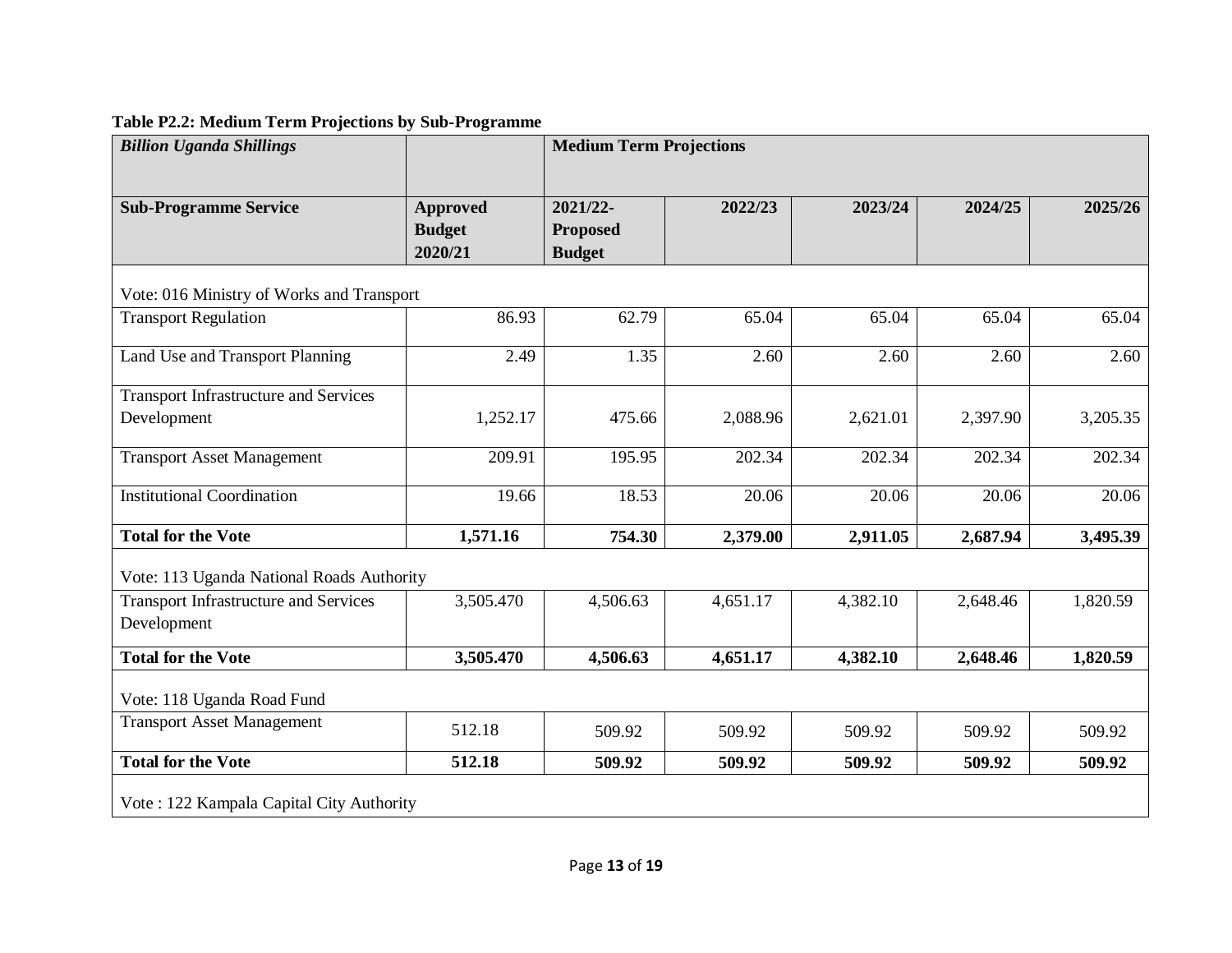| <b>Transport Asset Management</b>   | 300.20   | 173.20   | 312.19   | 224.48   | 424.11   | 65.20    |
|-------------------------------------|----------|----------|----------|----------|----------|----------|
| <b>Total for the Vote</b>           | 300.20   | 173.20   | 312.19   | 224.48   | 424.11   | 65.20    |
| Vote: 500 501-850 Local Governments |          |          |          |          |          |          |
| <b>Transport Asset Management</b>   | 24.77    | 24.77    | 24.77    | 24.77    | 24.77    | 24.77    |
| <b>Total for the Vote</b>           | 24.77    | 24.77    | 24.77    | 24.77    | 24.77    | 24.77    |
| <b>Total for the PROGRAMME</b>      | 5,874.81 | 5,968.80 | 7,877.04 | 8,052.31 | 6,295.18 | 5,915.86 |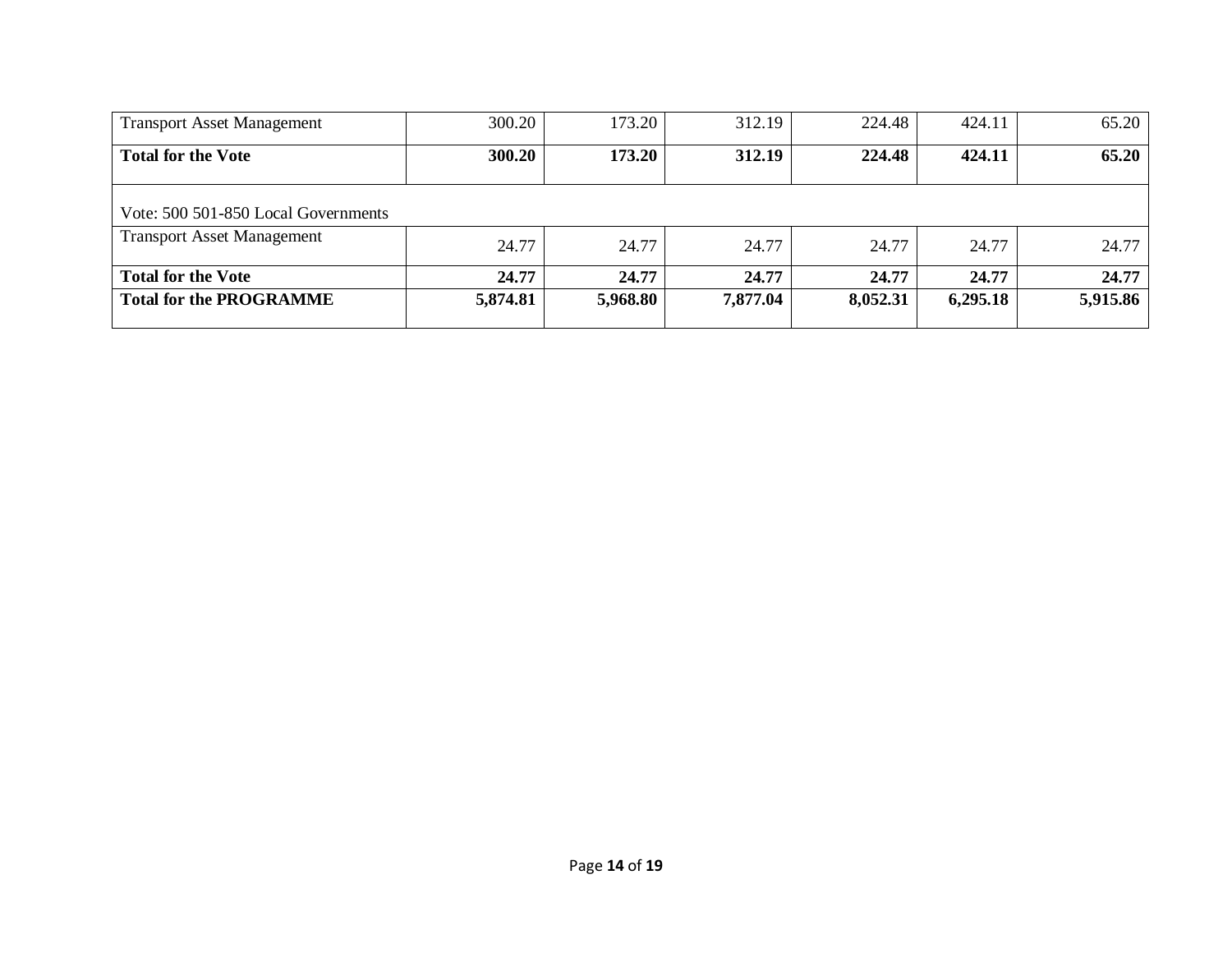### **Road Transport**

In order to further remove bottlenecks like traffic congestion, swamp crossings, and provision of road user facilities (i.e. walk ways, street lights) on the National and District and community access road network and improve all weather accessibility to social services, the following interventions will be undertaken under road transport: 400Km equivalent of national roads constructed, 200Km equivalent of national roads rehabilitated, 37No. of Bridges under Construction and out of which 6 to be substantially completed, 1,897.988 hectares to be acquired for Right of Way for national roads.

500km district unsealed roads rehabilitated; 10 Km of District low cost sealed roads rehabilitated; 10 Km of Urban roads sealed; 800 km of community access roads Rehabilitated; 8 No. of bridges on DUCAR network constructed; 06 No. cable foot bridges Constructed; 35 km of low volume roads sealed; 25 km of medium volume roads sealed; steel bridges Constructed; 2 No. of bailey/compact panel bridges Procured; 70% maintenance of protocol fleet for coordination of National functions; Mandatory annual inspection of 1000 Government vehicles in all MDAs conducted;

Feasibility Study and Detailed Engineering design for the following road projects will be undertaken; Designs of Kapeeka roads (164Km): Kabimbiri-Zirobwe (21.5Km), Zirobwe-Wobulenzi (23Km), Kapeeka-Wobulenzi Road (37Km), Kakiri-Masulita-Danze-Mawale (24Km), Busunju-Mityana (29.2Km), Rehabilitation of Matuga-Semuto-Kapeeka Road (44Km); Kabwohe-Bongongi-Kitagata-Kabira-Rukungiri (66Km) and Mitooma-Rukungiri (33 Km), Kamuli-Kaliro-Pallisa (90Km), Gulu - Corner Kilak (100Km), Corner Kilak-Patongo-Abim-Kotido (110Km), Ntusi - Lyantonde - Rakai (150km), Arua-Ure (54Km) Noko-Obongi-Ajumani (78Km), Atiak Kitgum (108Km), Gulu Patiko-Palabek (60km), Rwimi – Dura – Kamwenge – Kihuura (Kyenjojo) (64km) Kanungu - Rugyeyo - Nyakishenyi - Kisizi (37Km), Lugazi – Buikwe – Kiyindi (28Km), Nkenda - Bugoye - Nyankalingijjo (10.3Km) Mubuku-Maliba-Nyakalingijo (15.3Km), Myanzi - Bukuya – Kiboga (65Km), Fortportal - Kijura - Kyarusozi-Katooke (83.8 km) and Capacity Improvement and Signalisation of Namungoona-Wakiso-Kakiri Road (30km)

Under maintenance of National Roads: Routine Manual Maintenance of 4,838km of paved roads and 14,904km of unpaved roads; Routine Mechanised Maintenance of 1,000km of paved roads and 5,010km of unpaved roads; Routine Maintenance (Framework) of 1,500km of paved road and 9,000km of unpaved roads; Periodic Maintenance of 35km of paved roads; 800km of gravelling & drainage improvement of unpaved roads and improving of bottlenecks (low-lying areas) on 10km of unpaved roads; Alternative/ Low Cost Technology on 40km of unpaved roads; 12 ferries operated and maintained; Axle load control enforced on 11 fixed and 6 mobile weighbridges; Street lighting maintained on 60km of selected roads; Marking of 590km of paved roads; Routine Maintenance of 672 bridges and 12 Drifts; Road signage installed on 2,000km of various roads; Improvement of road humps at 491 locations on national roads.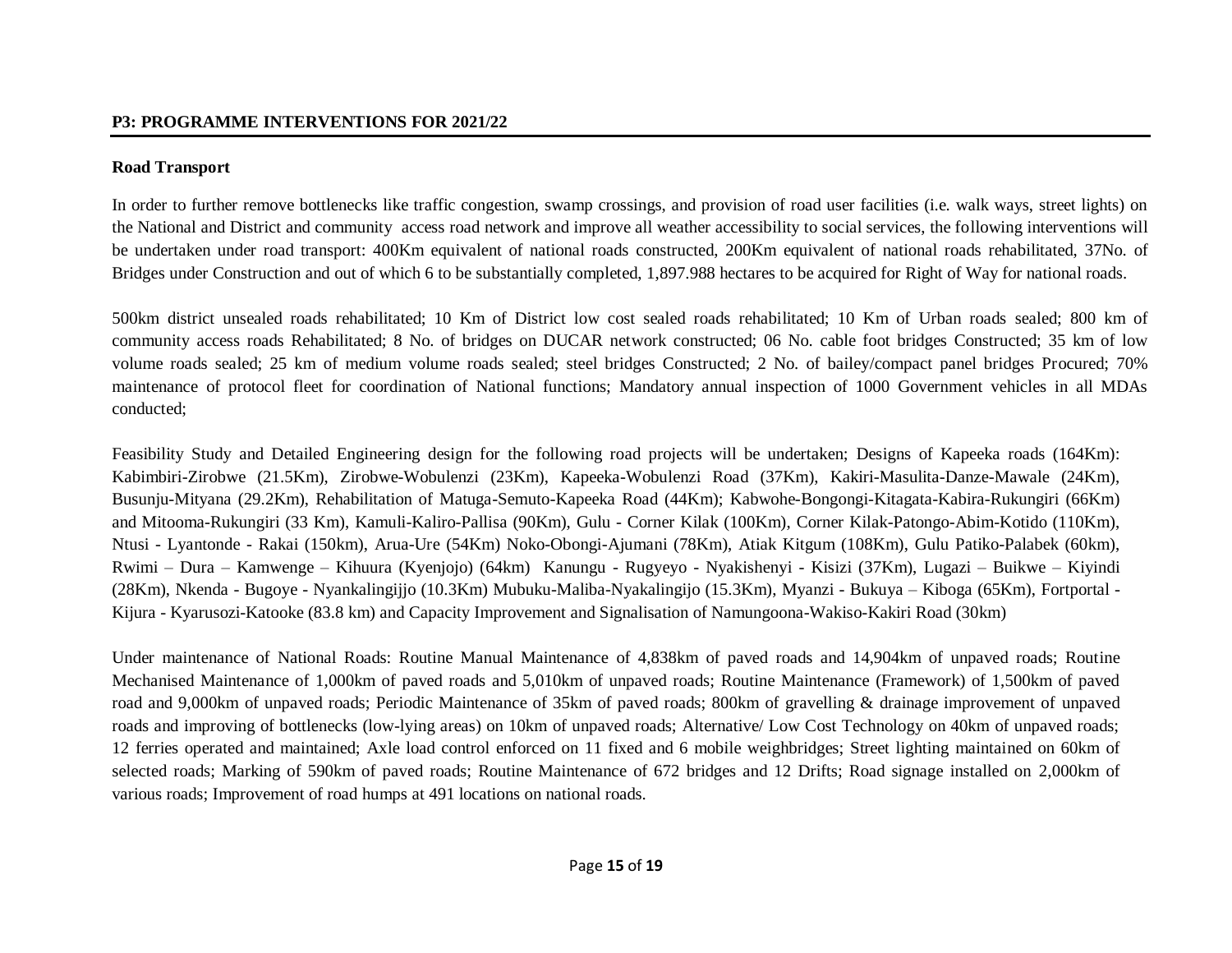Under maintenance of KCCA Roads: Routine mechanized maintenance of 335km paved and 913km unpaved roads; Periodic Maintenance: 4.87km paved and 32km unpaved roads; Road marking, kerb painting & furniture; Road safety & traffic management works; Maintenance of street lighting and traffic junctions; Traffic studies; Purchase of new light equipment; and Equipment maintenance.

Under maintenance of District Roads (District, Town Councils and Sub Counties): Routine manual maintenance unpaved 21,834km; Routine mechanized maintenance unpaved 12,770km; Periodic maintenance 1,891km; Installation of 4,105no. culverts and 14no. bridges

Under maintenance of Municipal Roads: Routine manual maintenance 1,450km of roads; Routine mechanized maintenance of 1,202km of roads and 147km periodic maintenance; Installation of 492no. culverts and 10no. bridges

Under maintenance of Cities Roads: Routine manual maintenance 312km of roads; Routine mechanized maintenance of 254km of roads and 45km periodic maintenance.

9.757 Km of city roads constructed including Namasole rd, Ntinda 11 rd, ssezibwa rd, mackinon rd, Clinic road rd, kabakas's lake rd , Katonga rd , Kagera rd , bishops close rd , muganza Awongera rd , Nyanzi rd and Dwaliro road, Procurement of 500 Engraved Composite Perforated and Non-Perforated Manhole Covers for Carriageways and Walkways in Kampala City, Replacement of small circular culverts with Box culverts in selected flood black spots within the city at Soya Bunga, cape road, Katanga pedestrian path road, Lana road,Luzira 2, Kabuuma along Mayanja.

6.4km of district and MCs roads upgraded from gravel to bituminous standard in Wakiso, Makindye Ssabagabo and Kira; Wakiso DLG is also procuring a motor grader. 80km of district roads rehabilitated in Bushenyi, Wakiso, Kibaale, Ntungamo, Butaleja, Kibuku, Kagadi, Kakumiro, Namisindwa, Ntungamo Municipal Council and Bushenyi Ishaka Municipal Council; and 20km of roads sealed using LCS in Apac, Gulu, Kaberamaido, Katakwi, Kitgum, Kumi, Lira, Pader, Soroti, Amolatar, Amuria, Amuru, Oyam, Dokolo, Bukedea, Lamwo, Otuke, Alebtong, Serere, Kapelebyong, Kalaki, Ngora, Nwoya, Kole, Kwania, Omoro and Agago.

#### **Railway Transport**

In order to provide for the needs of all railway stakeholders like passengers (i.e. women, children, elderly & PWDs) and freight cargo handlers, 28km of Kampala-Malaba MGR line Rehabilitated /Constructed; 100km of Rehabilitation of Tororo - Gulu MGR Line; 4 No. Railway platforms upgraded; 1 No. Passenger train stations constructed; 2 No. Existing train coaches rehabilitated; 50No. Railway wagons/coaches procured; 2 No. Locomotives rehabilitated; 19 No. Railway coaches Procured and used; One Stop Border Posts Constructed; 1856.18 hectares SGR Right of way acquired;

#### **Air transport**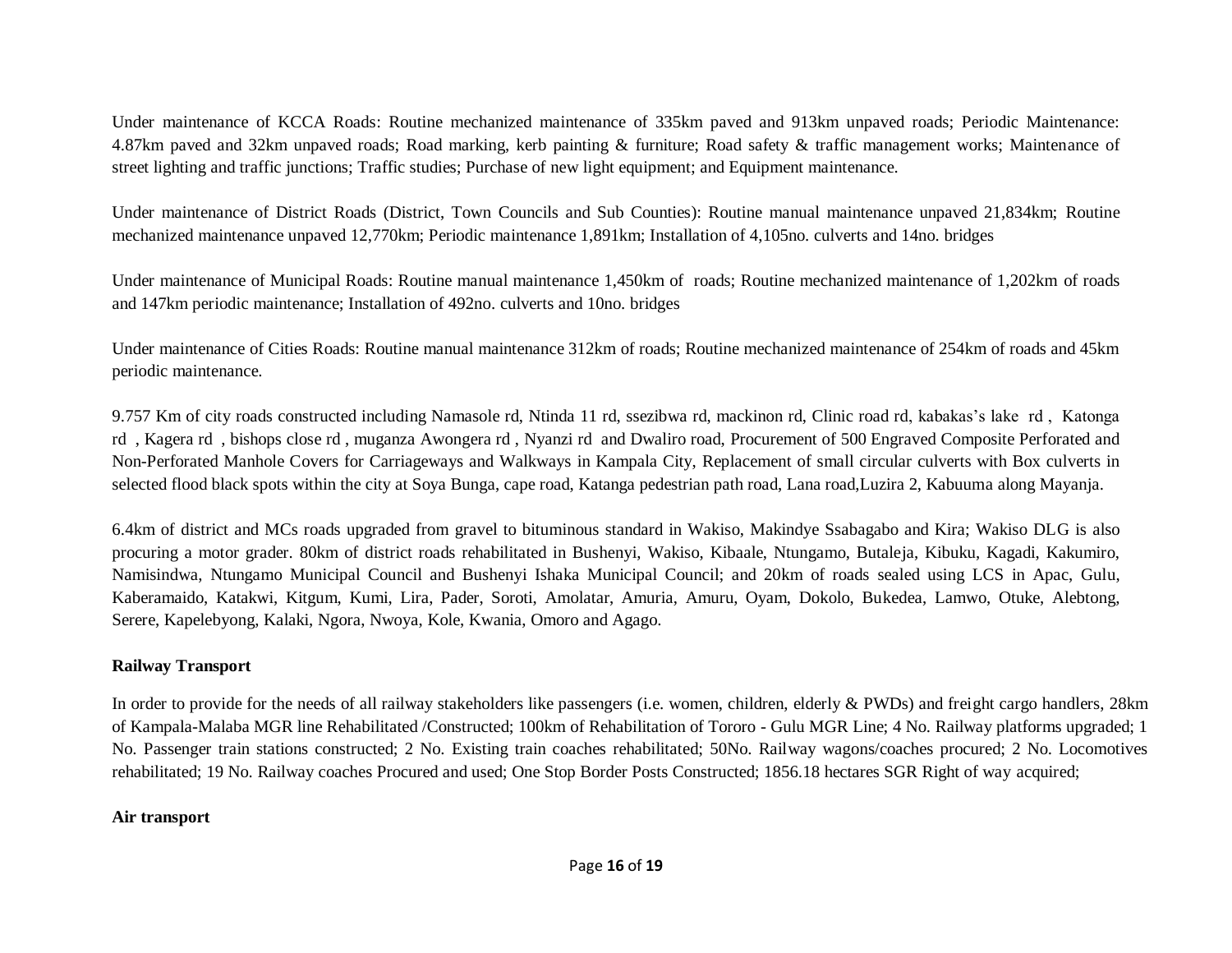Civil Aviation Tribunal established; 20% of Entebbe Int. Airport Rehabilitated and expanded; Pilot public transport service on water ways between Kampala- Entebbe – Jinja introduced; 23% of physical works for the Development of Kabaale International Airport completed

#### **Water Transport**

In order to improve safety of the water transport users and to improve connectivity of the hard to reach areas on the islands, the programme intends to undertake the following: rehabilitation of Laropi, Obongi & Kyoga ferries, Procurement of Hydromaster propulsion equipment, Construction of the Bukungu - Kagwara - Kaberamaido (BKK) ferries and landing sites, Construction of Wanseko Ferry landing sites, Construction of Sigulu Ferry landing sites, Construction of Wanseko Ferry landing site, Construction of landing sites for Kyoga Ferry, Albert Nile, Kiyindi, Obongi and Bisina (Offices, Passenger Shades, Toilets, Housing & Landings)

75% of physical works for the Construction of Bukasa Port completed; 9 No. Search and Rescue (SAR) centers Constructed and equipped; prefeasibility and feasibility studies for Hydrographic survey and produce navigation charts conducted; 5 No. Aids to Navigation (AToNs) Installed and maintained; 7 No. Search and Rescue (SAR) boats acquired; 2 No. Existing Ports. (Port bell and Jinja) rehabilitated; 265Km of railway network Rehabilitated and maintained; 5200 No. of ferry trips made; 95% availability of MV Kalangala; 1 No. Digital ticketing and payment system installed on MV Kalangala

# **Transport Safety**

In order to improve safety of all road and water transport users i.e. reduction in the road/water transport accidents  $\&$  road fatalities, the following interventions will be made. 250,00 No. Commercial vehicle licenses issued; 5,000 No. Inland Water Transport licenses issued; 75No. Licensing of driving schools; 305000No. Driving permits issued; 15% of management and administration of motor vehicle registration streamlined; 40% of the regulatory systems integrated and maintained; 90% E-payment portal developed; 4 No. Detailed Road Crash accidents investigations Investigated; 40% Compliance to the High way Code enforced; 8 No. Road Safety Audits undertaken and 40% of Establishment of an Aircraft Accident and Incident Investigation Unit in the Ministry.

50 No. Seafarers tested and certified; 6 No. Road safety campaigns carried out; 100 Km of road inspected/assessed; 50 No. Inland Water Transport vessels Inspected; 60% of civil works undertaken on the One Stop Centre Building for Driver Licensing, Motor Vehicle registration; 5% of civil works for Regional Driver testing centers and an automated driver training and testing system undertaken; 30% of Regional Driver testing training and testing system developed; 40% of Road Crash Data system developed; 35% of the inland water transport vessels' and seafarers' register/licensing system developed; 10 No. Annual classification surveys on water bodies conducted; framework for the transport ticketing system developed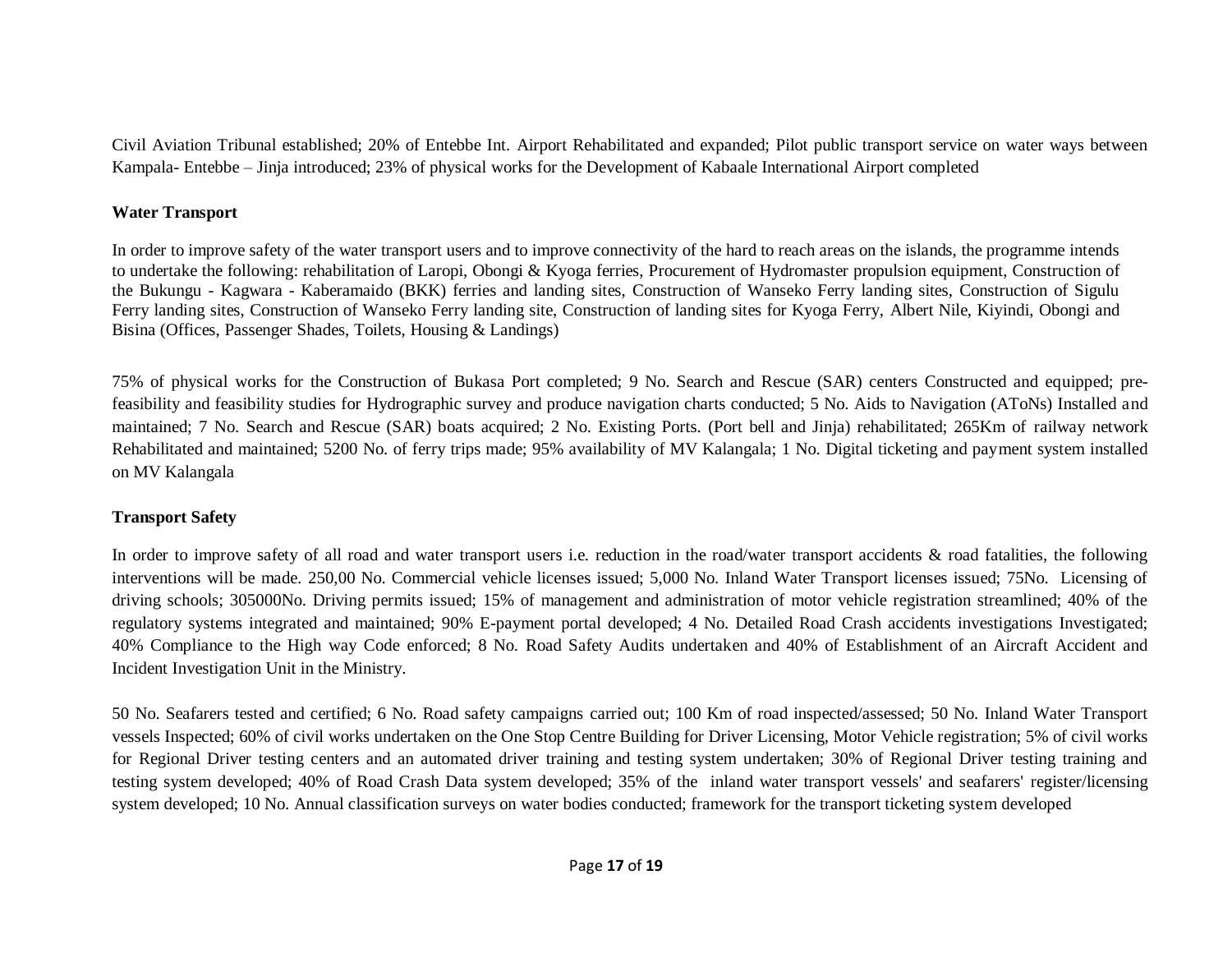#### **Cross Cutting issues**

3200 PAPs for the Tororo-Gulu MGR line compensated; 70no. MELTC staff, model road workers and communities Sensitized on Stigma and discrimination/Aspects of positive living; Environmental and social Impact screening (ESIS) and EIA carried out, tree planting on the Highways to ensure general environmental conservation, protect the road reserves, beautify the roads and provide a great drive experience undertaken,

HIV/AIDS sensitization and counselling programs targeting the youth, females and males will continue to be incorporated in the project implementation activities with funding provided for in the contract sum, and Gender continues to be mainstreamed in all the 3 major phases of road development namely feasibility and detailed design, construction and road maintenance.